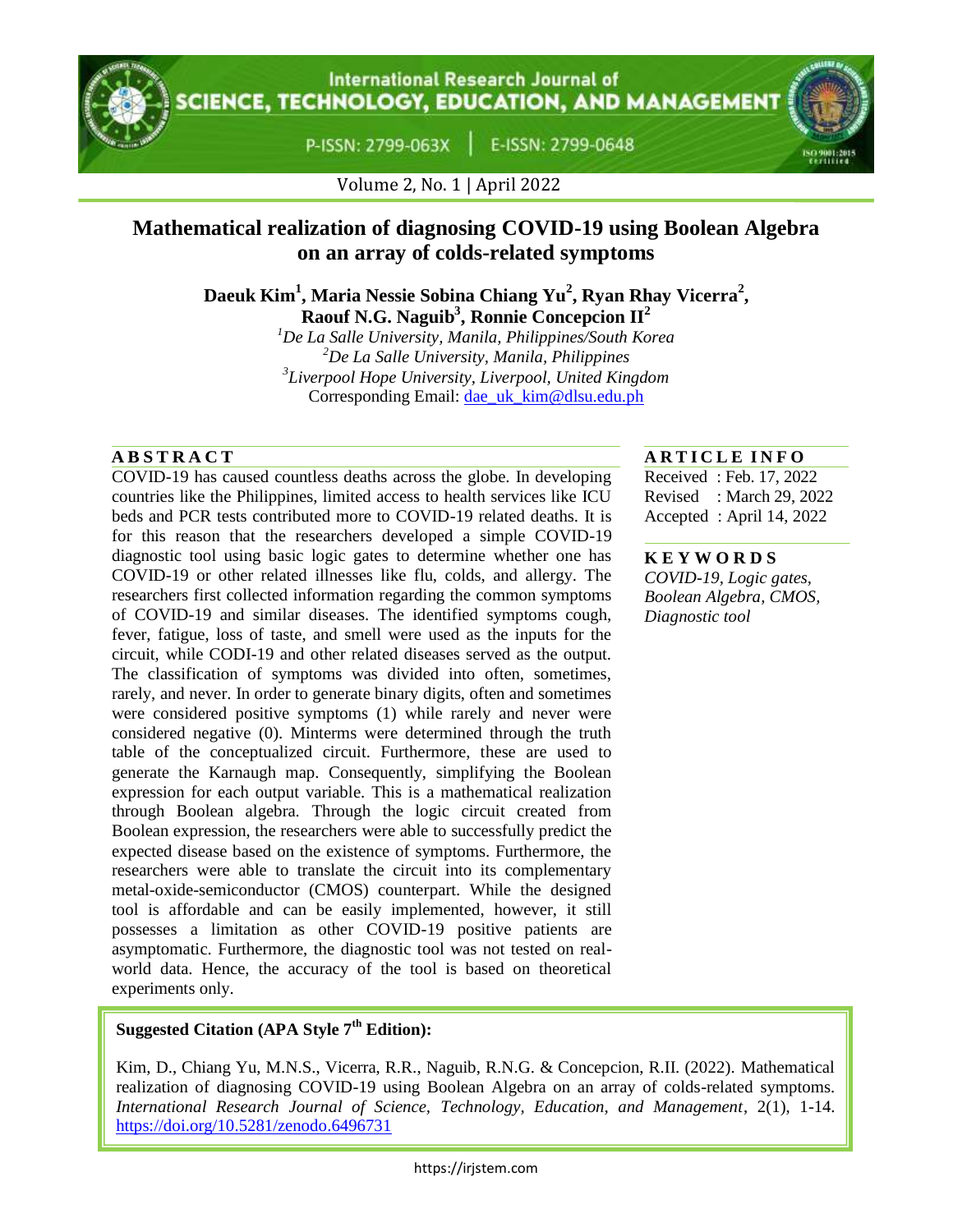#### **INTRODUCTION**

The two main keywords that describe the Philippines' health system are decentralization and devolution. Even though the Department of Health (DOH) controls and leads the entire system, the services and facilities of the public hospitals are taken care of by the local government units. This current health system began with the implementation of the local government code in 1991 to provide immediate and specialized medical care to the public but its effectiveness remains in question (Bayani & Tan, 2021). Despite their effort, hospitals in the Philippines are unevenly distributed. There are only ten beds and six doctors available for every 10,000 people, and it is even worse in provincial areas where there is usually only one medicine practitioner per 20,000 patients. Consequently, the medical equipment and supplies are highly limited as well. There have been improvements in terms of medical capacity over the past few years, but it was only beneficial to high-income individuals (Amit et al., 2021).

Because of the common occurrence of typhoons, most of the local government's disaster protocol only focuses on natural disasters such as flooding. When COVID-19 hit the country, the government's first response was travel restrictions and community quarantine which directly affected the average Filipinos (Amit et al., 2021). At the same time, the World Bank predicted the Philippines would experience the largest economic depression among the Southeast Asian countries, and it became a reality. By September of the said year, its economy crumpled by 10 percent which is even worse than the World Bank's prediction. As a result, nearly 3 million Filipinos became poor (Cho, et al., 2021). This also affected the health of the Filipinos because, during the same time, the cost of the RT-PCR test was about 10,000 pesos which are equivalent to 200 dollars. One even needed to go through a strict procedure just to take the test, so most people gave up on taking the test even though they had symptoms of COVID-19 (Bekema, 2021).

COVID-19 is a respiratory illness which is caused by the SARS-CoV-2 virus (World Health Organization, 2022). Meanwhile, severe acute respiratory syndrome (SARS) is a transmittable and viral infection that was first observed in China in 2003 (Smith, 2020). SARS is caused by a group of viruses called coronavirus. Just like the flu, SARS exhibits symptoms such as fever, chills, headache, and diarrhea (Mayo Clinic, n.d.). More specifically, SARS is caused by SARS CoV (Centers for Disease Control and Prevention, 2005). However, it is important to note that flu and SARS are not the same. In relation to COVID-19, the virus causing it is SARS-CoV-2, which is just a mutated form of SARS-CoV. According to the World Health Organization (2022), the symptoms and side effects of COVID-19 range from mild to moderately severe only, without the need for hospitalizations and any special treatments. However, the symptoms are more aggravated for old individuals or those that experience prior diseases such as diabetes and cardiovascular diseases. According to the Philippine Statistics Authority (PSA,2021), the leading cause of death in the Philippines is cardiovascular-related diseases. Furthermore, in a report published by Bloomberg (2021), the Philippines ranked last among 53 countries in terms of pandemic response and resiliency. These two are among the countless reasons for the high hospitalization and death rate in the Philippines. According to the statistics released by the Department of Health (2022), as of February 9, 2022, there are over 50,000 deaths recorded due to COVID-19 cases.

It is for these reasons that a cheaper, yet effective way is needed to overcome this ongoing pandemic. One of the solutions is the use of complementary metal-oxide-semiconductor (CMOS) technology because it is often used in the field of medical diagnosis. In fact, there are several medical devices like lab-on-a-chip devices that are based on CMOS technology to accurately diagnose contagious diseases (Forouhi & Ghafar-Zadeh, 2020).

#### **Objectives**

The project aims to provide an alternative medical solution for people who cannot afford to go to the hospital even though they are experiencing covid-like symptoms. With the rising cases of Omicron variant, the symptoms of COVID-19 became more like typical colds and flu which people often have a hard time distinguishing from one another. Thus, developing a logic circuit that predicts disease depending on the occurring symptoms could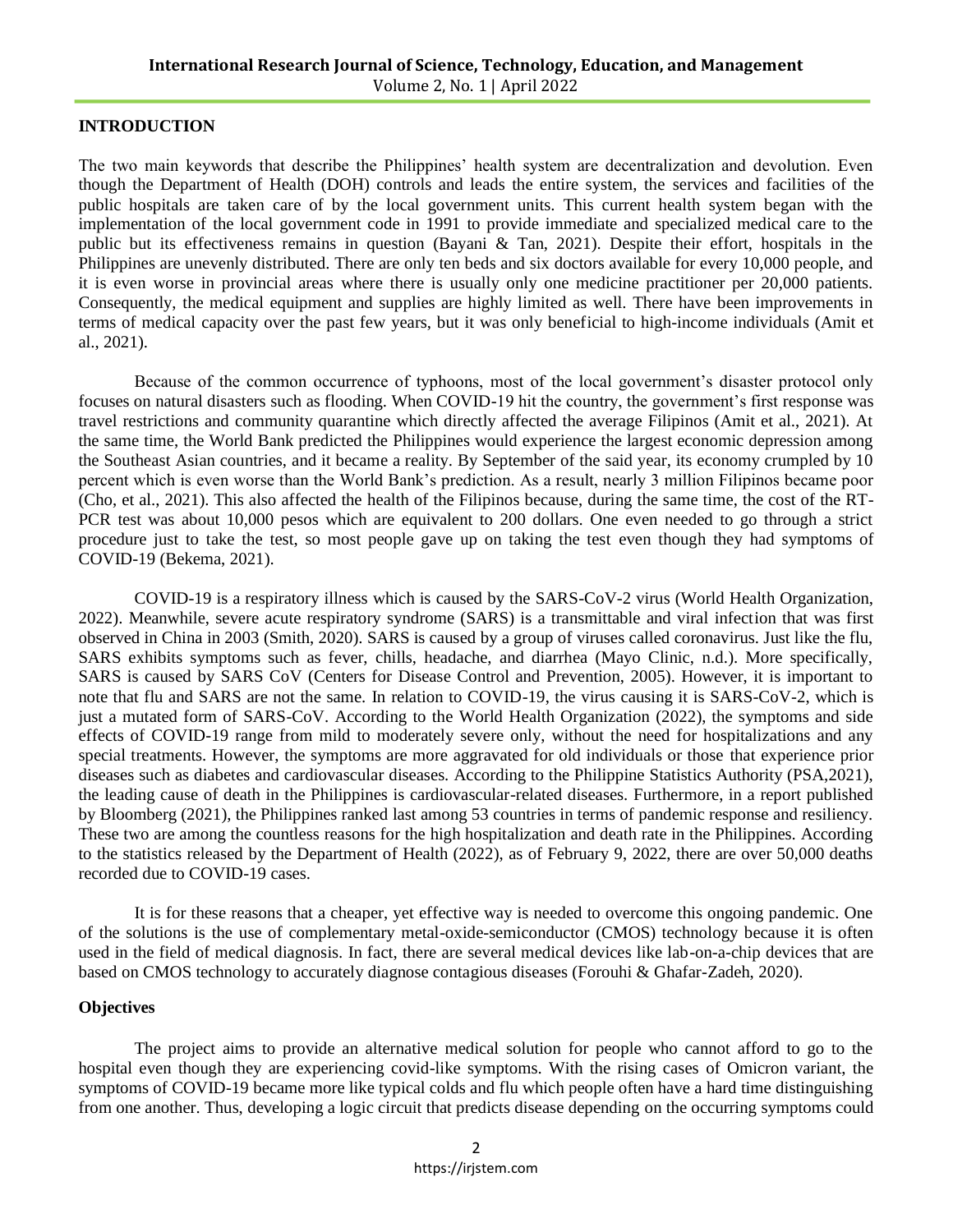help the said problem. The transformed CMOS circuit and the stick diagram will be presented as well along with the results of the simulation of the constructed circuit.

### **METHODS**

The methodology consists of three main parts namely conceptualization of the circuit, logic circuit implementation, and lastly complementary metal-oxide-semiconductor (CMOS) circuit and the stick diagram conversion (Fig. 1). The first part describes the initial development of the circuit along with the identification of the inputs and outputs of the circuit. The next part mainly discusses specific methods used in implementing the logic circuit such as the Karnaugh map method. The last part presents the construction of CMOS circuits and corresponding stick diagrams.



*Figure 1. Methodological framework*

# **Conceptualization of the circuit**

In order to create the desired circuit, information regarding the common symptoms of COVID-19 and the comparative symptoms of similar diseases were gathered first to select inputs and outputs for the desired circuit. According to the World Health Organization (2020), the most common symptoms of COVID-19 were cough, fever, fatigue, and the loss of taste and smell which are represented by variables C, F, T, and L as inputs. Afterward, a comparative analysis chart of symptoms among COVID-19, flu, colds, and allergies published by the Washington State Department of Health in 2021 was adopted and served as a basis for the output combinations. Output variables W, X, Y, and Z were assigned to represent the diseases. The classification of symptoms was divided into four namely often, sometimes, rarely, and never. Often, and sometimes were considered as positive symptoms while rarely and never were considered as negative symptoms to generate binary digits inputs 0 being negative and 1 being positive.

### **Logic circuit implementation**

Table 1 shows the constructed truth table based on the four most common symptoms of COVID-19 as inputs and COVID-19 and similar diseases as outputs. Based on the truth table, minterms were determined and used to generate Karnaugh maps. Minterms are the product that occupies a specific cell, and it is important to group them to attain the minimized terms or also known as the prime implicants (Crowe & Hayes-GIll, 1998). Simplified Boolean expressions for each output variable, W, X, Y, and Z are the following:

| $W = C + F + T + L$   | (1) |
|-----------------------|-----|
| $X = TL' + FL' + CL'$ | (2) |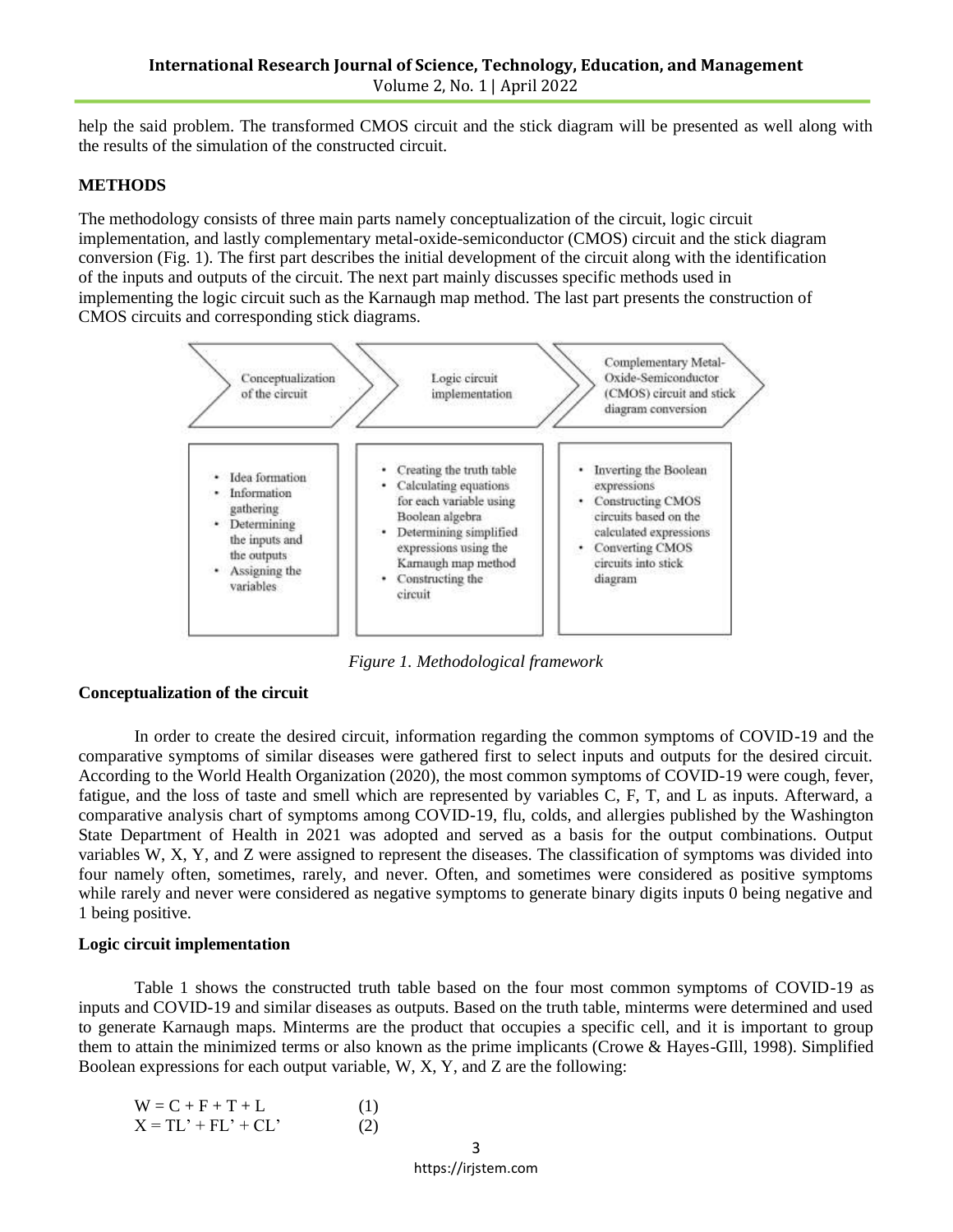| $Y = F'TL' + CF'L'$ | (3) |
|---------------------|-----|
| $Z = F'TL' + CF'L'$ | (4) |

Finally, the desired logic circuit was constructed through the Logisim software based on the eq. (1) to (4) as shown in Fig. 3.

| Table 1. Truth Table of the conceptualized circuit |   |   |   |   |   |   |   |
|----------------------------------------------------|---|---|---|---|---|---|---|
| $\mathsf{C}$                                       | F | т | L | W | X | Y | Z |
|                                                    |   |   |   |   |   |   |   |
|                                                    |   |   |   |   |   |   |   |
|                                                    |   |   |   |   |   |   |   |
|                                                    |   |   |   |   |   |   |   |
|                                                    |   |   |   |   |   |   |   |
|                                                    |   |   |   |   |   |   |   |
|                                                    |   |   |   |   |   |   |   |
|                                                    |   |   |   |   |   |   |   |
|                                                    |   |   |   |   |   |   |   |
|                                                    |   |   |   |   |   |   |   |
|                                                    |   |   |   |   |   |   |   |
|                                                    |   |   |   |   |   |   |   |
|                                                    |   |   |   |   |   |   |   |
|                                                    |   |   |   |   |   |   |   |
|                                                    |   |   |   |   |   |   |   |
|                                                    |   |   |   |   |   |   |   |

| TL<br>CF | 00                      | 01                         | 11                              | 10              | TL<br>CF | 00                       | 01                  | 11                   | 10                                   |
|----------|-------------------------|----------------------------|---------------------------------|-----------------|----------|--------------------------|---------------------|----------------------|--------------------------------------|
| 00       | o<br>$\bf{0}$           |                            |                                 | $\mathbf{r}$    | 00       | 0<br>$\bf{0}$            | $\overline{0}$      | 3<br>$\bf{0}$        |                                      |
| 01       |                         |                            |                                 | 6               | 01       |                          | 5<br>$\bf{0}$       | 7.<br>$\overline{0}$ |                                      |
| 11       | 12                      | 13                         | 15                              | 14              | 11       | н                        | 13<br>$\theta$      | 0 <sup>15</sup>      |                                      |
| 10       | $\overline{\mathbf{8}}$ | 9                          |                                 | 10              | 10       |                          | 9<br>$\overline{0}$ | 0 <sup>11</sup>      |                                      |
|          |                         | (a)                        |                                 |                 |          |                          | (b)                 |                      |                                      |
| TL<br>CF | 00                      | $\overline{\mathbf{0}}$    | 11                              | 10              | TL<br>CF | 00                       | 01                  | 11                   | 10                                   |
| 00       | Ü<br>$\bf{0}$           | 1<br>$\theta$              | $\mathcal{F}$<br>$\overline{0}$ | 1 <sup>2</sup>  | 00       | $\theta$<br>$\mathbf{0}$ | $\mathbf{0}$        | 3<br>$\mathbf{0}$    | $\vert$ <sup>2</sup><br>$\mathbf{1}$ |
| 01       | 4<br>$\theta$           | 5<br>$\theta$              | $\tau$<br>$\overline{0}$        | 6<br>$\bf{0}$   | 01       | $\mathbf{0}$<br>4        | 5<br>$\bf{0}$       | 7<br>$\overline{0}$  | 6<br>$\overline{0}$                  |
| 11       | 12<br>0                 | $0^{13}$                   | 15<br>$\mathbf{0}$              | 0 <sup>14</sup> | 11       | 12<br>$\overline{0}$     | 13<br>$\mathbf{0}$  | 15<br>$\mathbf{0}$   | 0 <sup>14</sup>                      |
| 10       | $\,$                    | 9<br>$\bf{0}$              | $_{11}$<br>$\mathbf 0$          | $\mathbf{u}$    | 10       | $\bf 8$                  | 9<br>$\theta$       | 11<br>$\bf{0}$       | $\mathbf{H}$                         |
|          |                         | $\left( \mathbf{c}\right)$ |                                 |                 |          |                          | (d)                 |                      |                                      |

*Figure 2. (a) Karnaugh map for W(Covid-19); (b) Karnaugh map for X(Flu); (c) Karnaugh map for Y(Colds); (d) Karnaugh map for Z(Allergies)*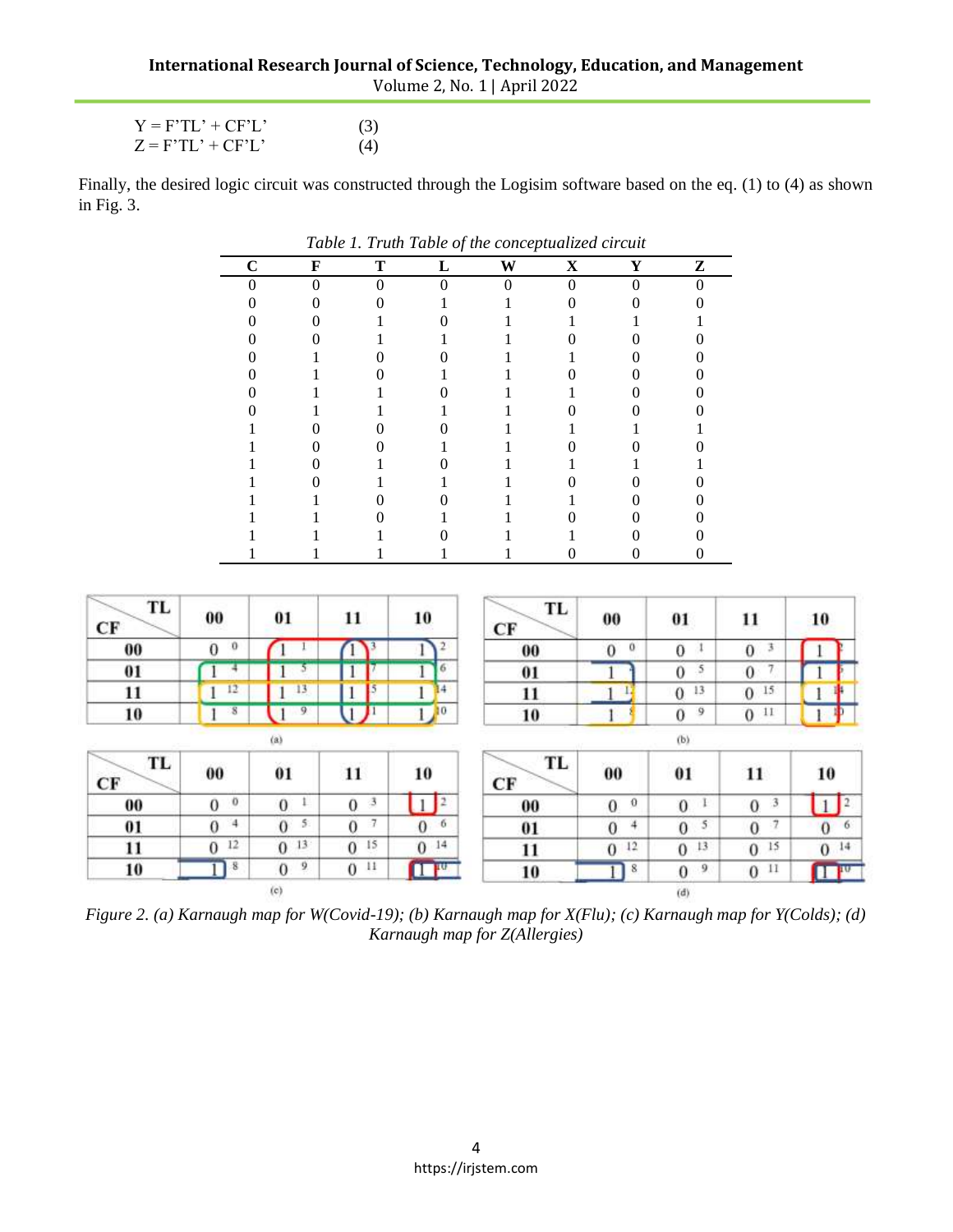| Grouped Minterms        | Simplified Boolean<br>Expression |
|-------------------------|----------------------------------|
| (1,3,5,7,9,11,13,15)    |                                  |
| (2,3,6,7,10,11,14,15)   | Т                                |
| (4,5,6,7,12,13,14,15)   | F                                |
| (8,9,10,11,12,13,14,15) | C                                |

*Table 2. Grouped minterms and calculated simplified Boolean expression for W*

*Table 3. Grouped minterms and calculated simplified Boolean expression for X*

| Simplified Boolean |
|--------------------|
| Expression         |
| TL.                |
| $FL^*$             |
| CL.                |
|                    |

*Table 4. Grouped minterms and calculated simplified Boolean expression for Y*

| <b>Grouped Minterms</b> | Simplified Boolean |  |
|-------------------------|--------------------|--|
|                         | Expression         |  |
| (2,10)                  | F'TL'              |  |
| (8,10)                  | CF'L'              |  |

*Table 5. Grouped minterms and calculated simplified Boolean expression for Z*

|                  | Simplified Boolean |  |
|------------------|--------------------|--|
| Grouped Minterms | Expression         |  |
| (2,10)           | F'TL'              |  |
| (8,10)           | CFT                |  |



*Figure 3. Logic circuit created using Logisim*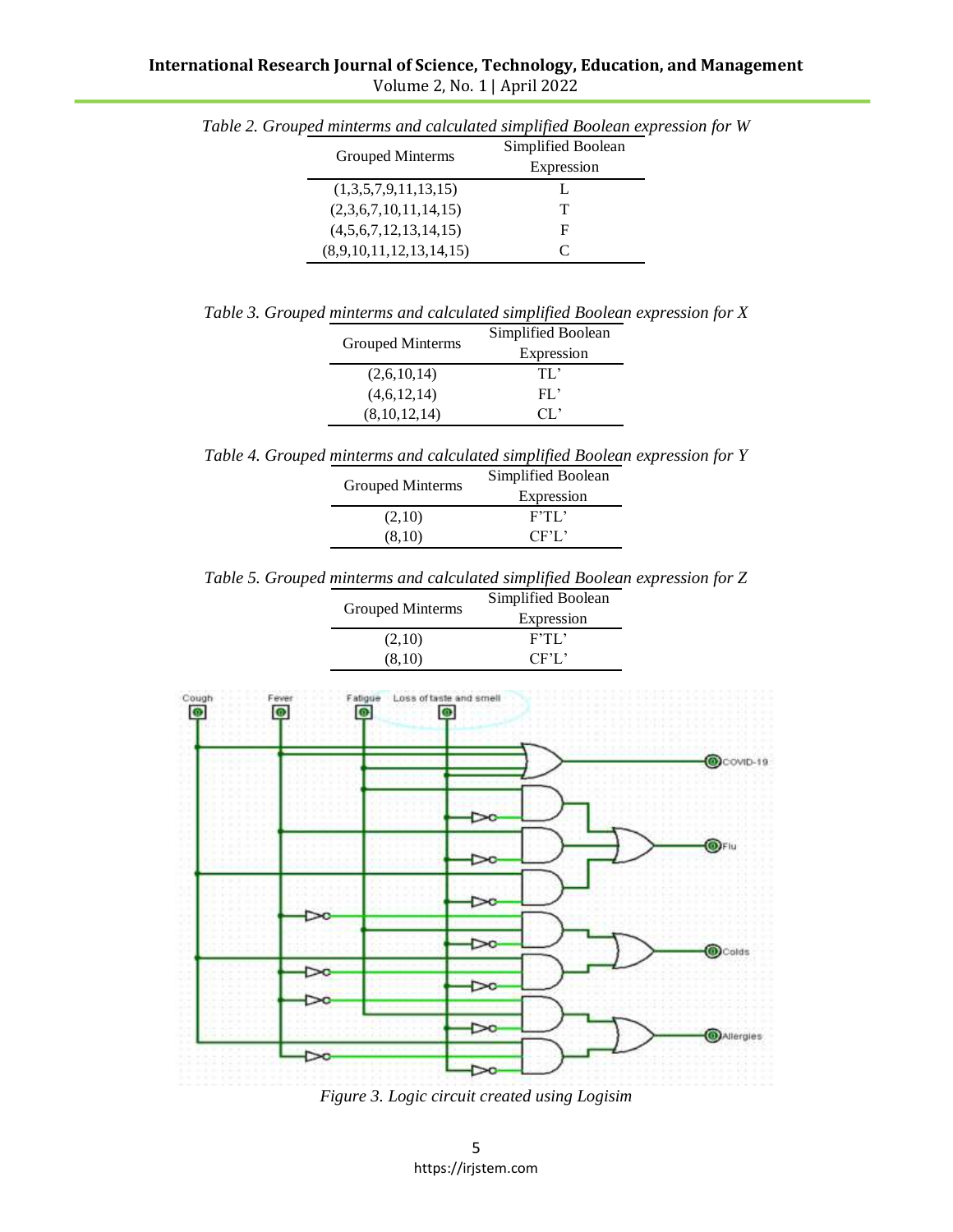#### **Complementary Metal-Oxide-Semiconductor (CMOS) circuit and stick diagram conversion**

The circuit can further be converted to its equivalent Complementary Metal-Oxide-Semiconductor (CMOS) so that manufacturers can create it easily. This is because as compared to traditional logic gates, CMOS has better capabilities such as temperature stability and less power usage (Liu, 2021). According to Zhang, et al. in 2020, newly developed machines and devices are often required to have compatibility with CMOS. The circuit can be converted to the CMOS through three steps. First step is to acquire the Boolean expression of the function through the Logisim app followed by inverting the Boolean expression. Last step is to generate the CMOS equivalent of the inverse expression. Following are the inverted Boolean expressions:

| $W' = C' + F' + T' + L'$ | (5) |
|--------------------------|-----|
| $X = TL' + FL' + CL'$    |     |
| $X' = T'L + F'L + C'L$   |     |
| $X' = (C + F + T)'L$     | (6) |
| $Y = F'TL' + CF'L'$      |     |
| Y'= FT'L + C'FL          |     |
| $Y' = (FT' + C'F)L$      |     |
| $Y' = ((C + T)'F)L$      | (7) |
| $Z = F'TL' + CF'L'$      |     |
| $Z' = FT'L + C'FL$       |     |
| $Z' = (FT' + C'F)L$      |     |
| $Z' = ((C + T)'F)L$      | (8) |

Instead of the usual logic gates, they will now be replaced by transistors, Positive Metal Oxide Semiconductor (PMOS), and Negative Metal Oxide Semiconductor (NMOS) to construct the CMOS circuit. Furthermore, the CMOS circuits can also be represented through the stick diagram. The presentation of the stick diagram of the CMOS circuit is significant because it helps the designer to grasp a general idea of the whole system while also providing the topographical data of the various layers (Oraon & Rao, 2018).

### **RESULTS AND DISCUSSION**

Figure 4 shows the results of the simulation of each combination of input variables and these results correspond to the intended outcome as shown in Table 1. By clicking on the symptoms that the patient is currently experiencing, the output of this circuit shows the possible disease. For instance, if the only symptom is the loss of taste and smell, the patient probably has COVID-19. If the patient is suffering from both fever and fatigue, then it could be either COVID-19 or flu.

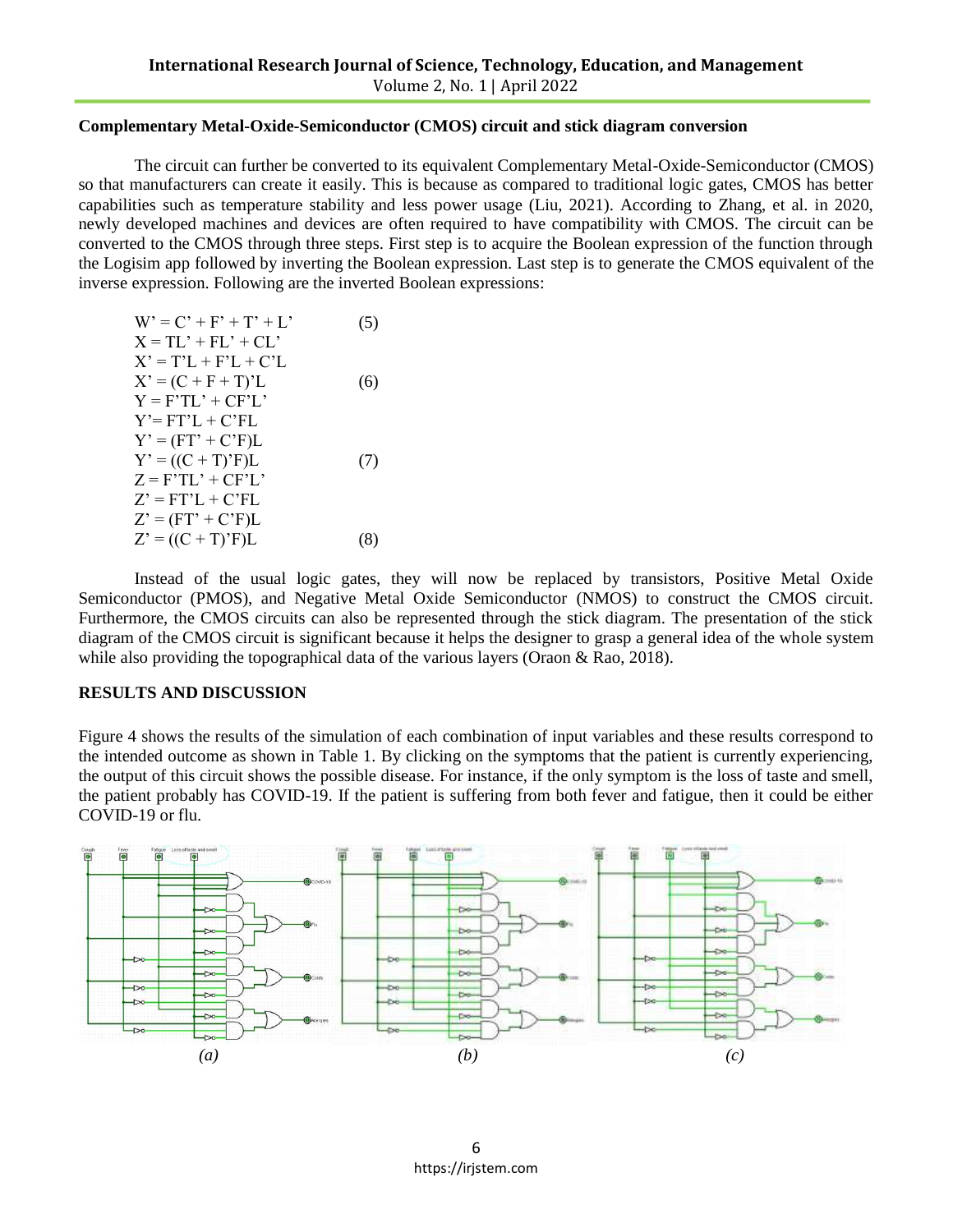**International Research Journal of Science, Technology, Education, and Management** Volume 2, No. 1 | April 2022

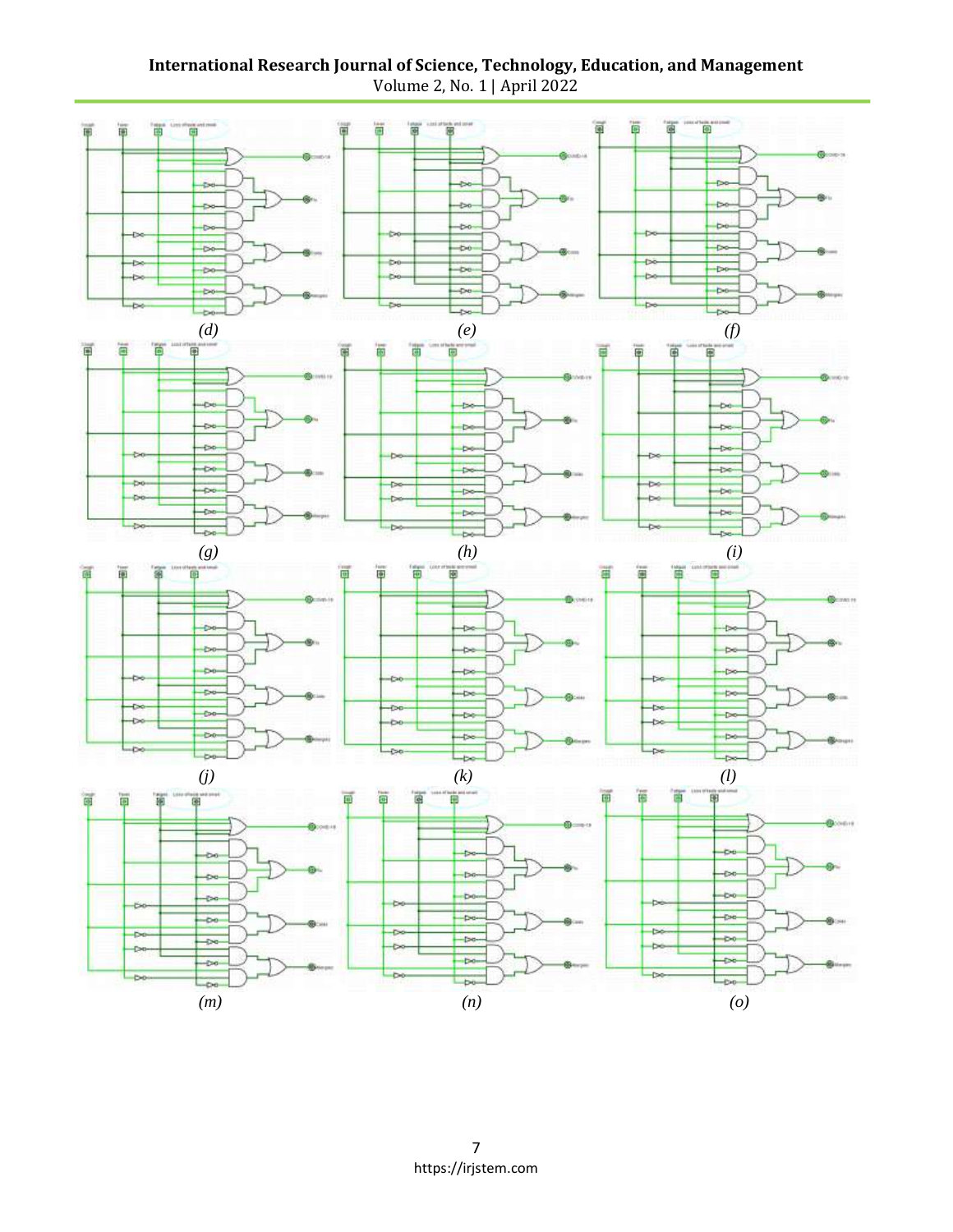

*Fig. 4. Simulation result when* (a)  $C = 0$   $F = 0$   $T = 0$   $L = 0$  (b)  $C = 0$   $F = 0$   $T = 0$   $L = 1$  (c)  $C = 0$   $F = 0$   $T = 1$   $L =$  $0$  (d)  $C = 0$   $F = 0$   $T = 1$   $L = 1$  (e)  $C = 0$   $F = 1$   $T = 0$   $L = 0$  (f)  $C = 0$   $F = 1$   $T = 0$   $L = 1$  (g)  $C = 0$   $F = 1$   $T = 1$   $L = 0$ (h)  $C = 0 F = 1 T = 1 L = 1$  (i)  $C = 1 F = 0 T = 0 L = 0$  (j)  $C = 1 F = 0 T = 0 L = 1$  (k)  $C = 1 F = 0 T = 1 L = 0$  (l)  $C = I F = 0 T = I L = I (m) C = I F = I T = 0 L = 0 (n) C = I F = I T = 0 L = I (o) C = I F = I T = I L = 0 (p)$  $C = I F = I T = I L = I$ 

Through the simulations presented, the inputs for the model blocks are the symptoms of an individual which are cough, fever, fatigue, and loss of taste and smell. Furthermore, the actual process of determining the output (diagnosis), will be based on the tests which are the logic gates presented which are the inverter, AND, and OR gates. Lastly, the output will be the diagnosis of the patient which can either be COVID-19, flu, colds, and allergies. The logic model block of the circuit is presented in Figure 5. Furthermore, Figure 6 shows the designed CMOS circuits based on the constructed logic circuit while Figure 7 represents the stick diagram of each output variable. Figure 8 shows the output waveform of the constructed logic circuit.



8 https://irjstem.com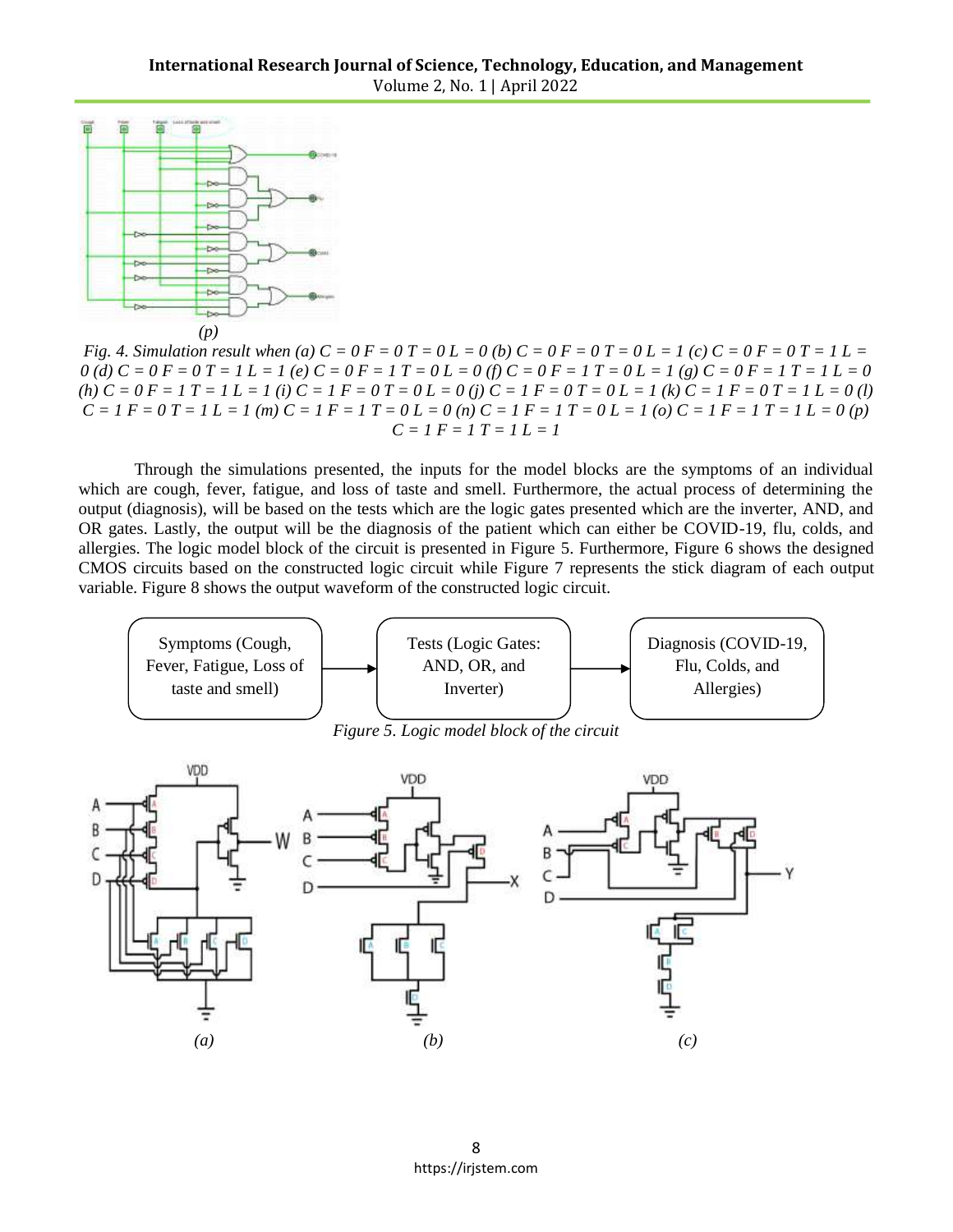

*Fig. 6. CMOS diagram of the simulated circuit when (a) output is W (b) output is X (c) output is Y (d) output is Z* 



*Fig. 7. Stick diagrams of the CMOS circuit when (a) W is the output (b) X is the output (c) Y is the output and (d) Z is the output*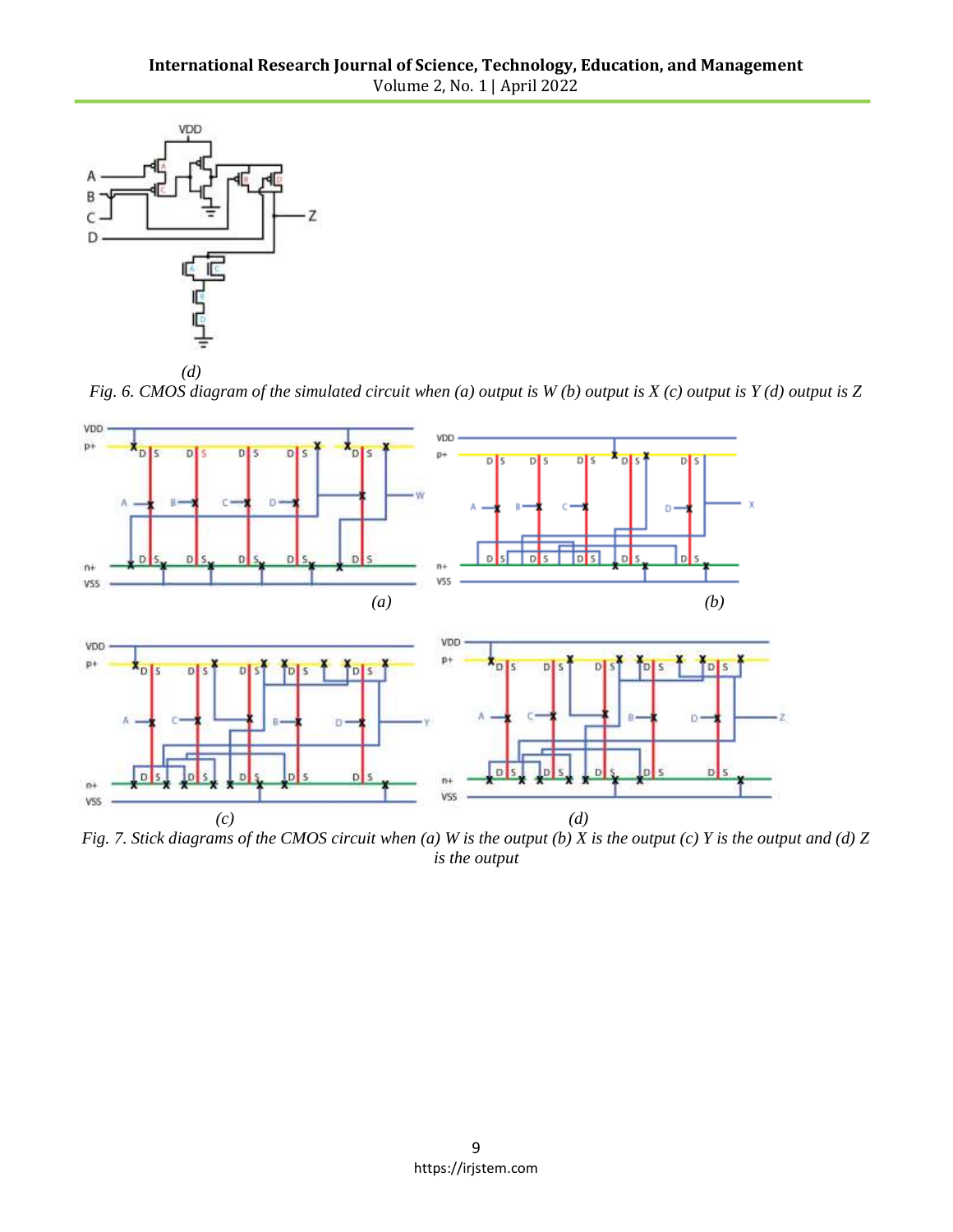## **International Research Journal of Science, Technology, Education, and Management** Volume 2, No. 1 | April 2022



*Figure 8. Output Waveform of the constructed logic circuit (Inputs: C, F, T, L; Outputs: W, X, Y, Z)*

As presented in Figure 4, the combination of highs and lows in the inputs contributed to the possible diagnosis of whether one has COVID-19 or other related diseases. For instance, if one has a cough, fever, and fatigue, he/she might have COVID-19 or flu. As such, one of the advantages of the designed circuit is that it is simple and can be reused countless times. This contrasts with a normal PCR test, where the stick swab must be replaced after every use. Furthermore, it has contributed to the rise in medical waste since the COVID-19 pandemic (Das et al., 2021).

Among the various ways of simplifying the circuit, the Karnaugh map was used because an optimal minimized Boolean expression can be obtained with a low chance of committing an error. Getting the minimized expressions is significant in designing a circuit because it may reduce the number of components needed to construct the circuit which may lower the cost as well (Aziz, 2020). Also, in terms of visualization, the Karnaugh map is beneficial since its function as a contingency table is effective (Rushdi et al., 2018). In fact, Rushdi and Rushdi in 2018 claimed that the aforementioned method has a great potential to be applied in the medical industry because pseudo-Boolean expression of different clinical data can be easily interpreted using the Karnaugh method. Another study suggested that this method can also be used in advanced data technologies such as quantum dot cellular automata and meta-analysis (Wang & Tao, 2019). However, the device also has limitations. For instance, it doesn't account for COVID-19 patients who are asymptomatic. In statistics released by the Department of Health Philippines, there are over 17,000 cases of active asymptomatic patients as of September 12, 2021 (OCHA Services, 2021). Similarly, there are other COVID-19 symptoms that the logic circuit couldn't account for such as sore throat and diarrhea (Centers for Disease Control and Prevention, 2021). These are among some of the limitations that the designed logic circuit presents.

There are not many studies with regards to detecting COVID-19 using logic gates. As such, the possible comparison of the authors' results with other related publications is limited. However, a study conducted by Pan et al. (2021) constructed an AND logic gate for COVID-19 detection using exonuclease III and DNAzyme as the two inputs. DNAzyme, also known as Deoxyribozyme or Catalytic DNA, are DNA oligonucleotides (Feng and Zhu, 2019). As such, they can perform chemical-specific tasks and analyses (Hengesbach et al., 2008). In medicine, they are usually used as probes for detecting specific chemical strains such as COVID-19 (Mandal, 2019). Consequently, they are widely used in genetic testing and forensics. With this, it can be concluded that Pan et al.'s study is more accurate in detecting COVID-19 than that of the researchers since their studies are dealing with COVID-19 at the molecular level. Similarly, in another study conducted by Pan et al. (2021), they further utilized logic gates to detect the multiple variations of coronavirus diseases such as COVID-19 and SARS, using different coronaviruses as inputs. Furthermore, their study can detect the multiple variations of COVID-19 which are Lambda and Delta. They were able to concatenate different logic gates such as, "And-Or", "Inhibit-And", etc.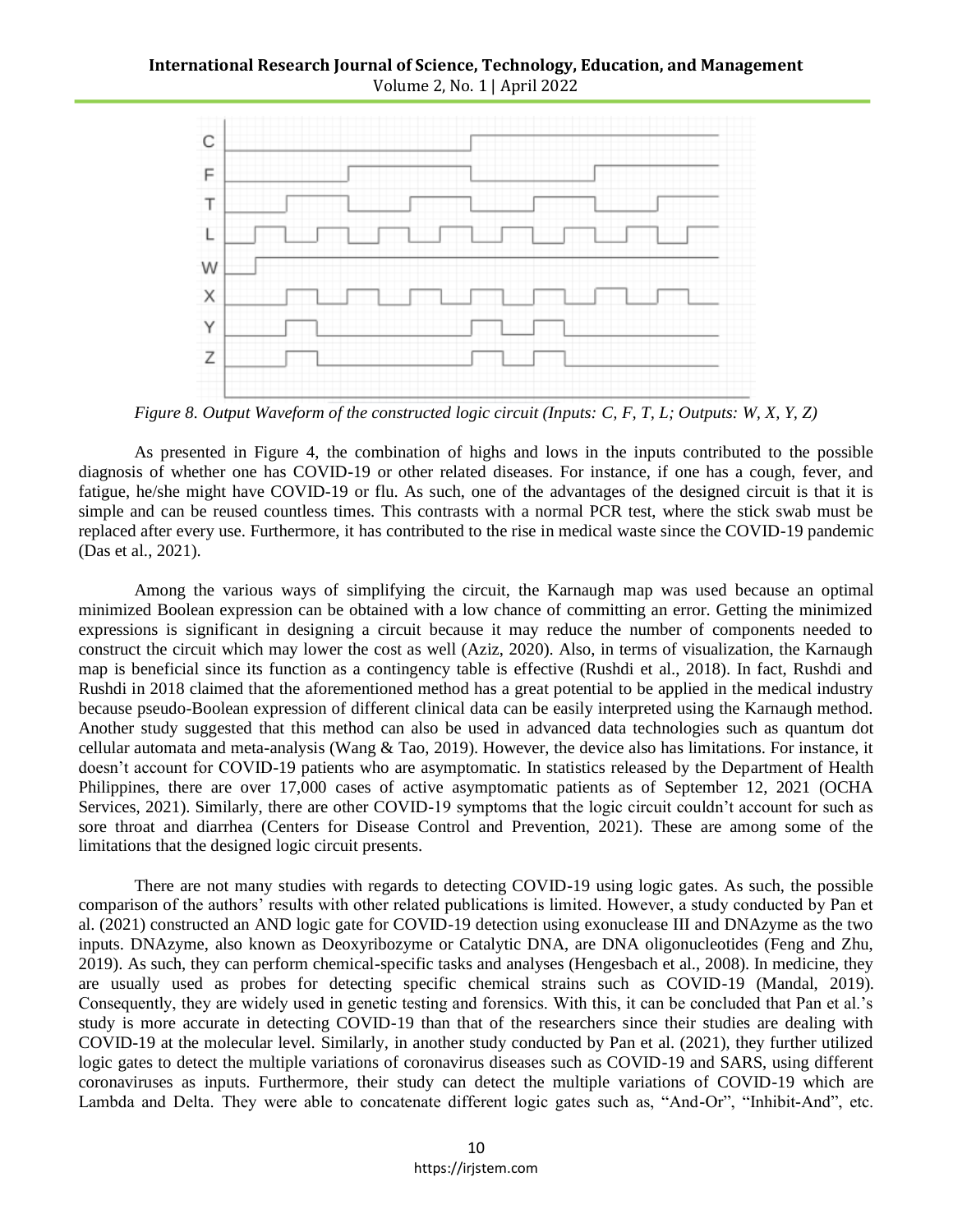Consequently, they were able to show that their constructed design can produce a versatile sensing system while producing minimal false-negative results.

However, even with these limitations presented, the edge of the researcher's design is it can be used by anyone without going to the laboratory since it doesn't deal at the molecular level. As such, making it more affordable and ideal for a developing country like the Philippines, where a lot of its citizens are living on a day-today minimum wage. There are a lot of possible extensions from this study. For instance, other researchers might consider placing more symptoms as the input, while at the same time keeping the circuit design optimized. After all, there are a lot of cold-related symptoms, not only the four presented in this study. Furthermore, other researchers might consider constructing a similar approach to detecting similar diseases using logic gates such as differentiating Tuberculosis, Pneumonia, Bronchitis, and other common respiratory illnesses in the Philippines. Here are just some of the extensions which future researchers can do. In addition, future researchers might consider testing the designed circuit using real-world data. COVID-19 is one of the leading causes of hospitalization in the Philippines. As such, workers who can't afford to get tested and treated are forced to succumb to the disease. Because of this, through this paper, the researchers presented a simple logic circuit that can serve as an alternative diagnostic tool for COVID-19 based on symptoms which are cough, fever, fatigue, and loss of taste and smell. However, caution should be observed in using the designed logic gates as some COVID-19 positive patients are asymptomatic, or don't experience any adverse side effects. The designed logic gates will determine whether or not a patient experiences COVID-19, flu, colds, or allergies, based on the combination of symptoms (input). Aside from the practical usability and significance of the designed circuit, the researchers also simplified the circuit into CMOS circuits, so that manufacturers can have an easier time devising it. This is because CMOS has stronger temperature stability which will prevent the overheating of devices. Furthermore, it consumes less power as compared to ordinary logic gates, while producing the same output. Similarly, the researchers were also able to show the stick diagram of the circuits and other skills in digital circuits such as presenting the Karnaugh Map. This approach of using Boolean algebra in formulating classification logic can also be applied to plant root characterization (Concepcion and Dadios, 2021, Concepcion et al., 2021), twin detection (Romanos and Borjac, 2021), binary detection of fish swimming underwater (Almero et al., 2019, Rosales et al., 2021), blood type identification (Rosales et al., 2021), wireless network congestion detection (Alejandrino et al., 2020), leaf disease classification (Lauguico et al., 2020, Bracino et al., 2020), developing new algorithm (Almufti e al., 2021) and photovoltaic maintenance and monitoring (De Guia et al., 2020). If the logic designs, like Figure 7, are perfectly simulated and adhere to the expected standards and expected output, it can be fabricated in a single electronic chip (Ilagan et al., 2020). Consequently, proving that digital electronics has significance in a broad array of applications in a developing world and in ending today's pandemic.

# **CONCLUSION AND RECOMMENDATION**

COVID-19 is one of the leading causes of hospitalization and death in the Philippines. Consequently, there is a need to design a diagnostic tool that is simpler, faster, and more efficient compared to the standard PCR test. The researchers presented a simple logic circuit based on symptoms which are cough, fever, fatigue, and loss of taste and smell. Through their designed logic circuit derived from simplified Boolean expressions, the researchers were able to successfully predict COVID-19 or related diseases through the symptoms presented. Furthermore, the researchers were able to translate their design into its CMOS counterpart. Nevertheless, the researchers weren't able to test its accuracy as a diagnostic tool so testing and validating this circuit can be a path for future researchers to work on.

### **LIMITATIONS OF THE STUDY**

One of the major limitations of this study is the accuracy of the circuit as a diagnostic tool since the circuit was not able to account for all of the cold-related and asymptomatic symptoms. It was not tested against real-world data as well. For the past year, several variants of the COVID-19 virus have emerged, and each variant caused different and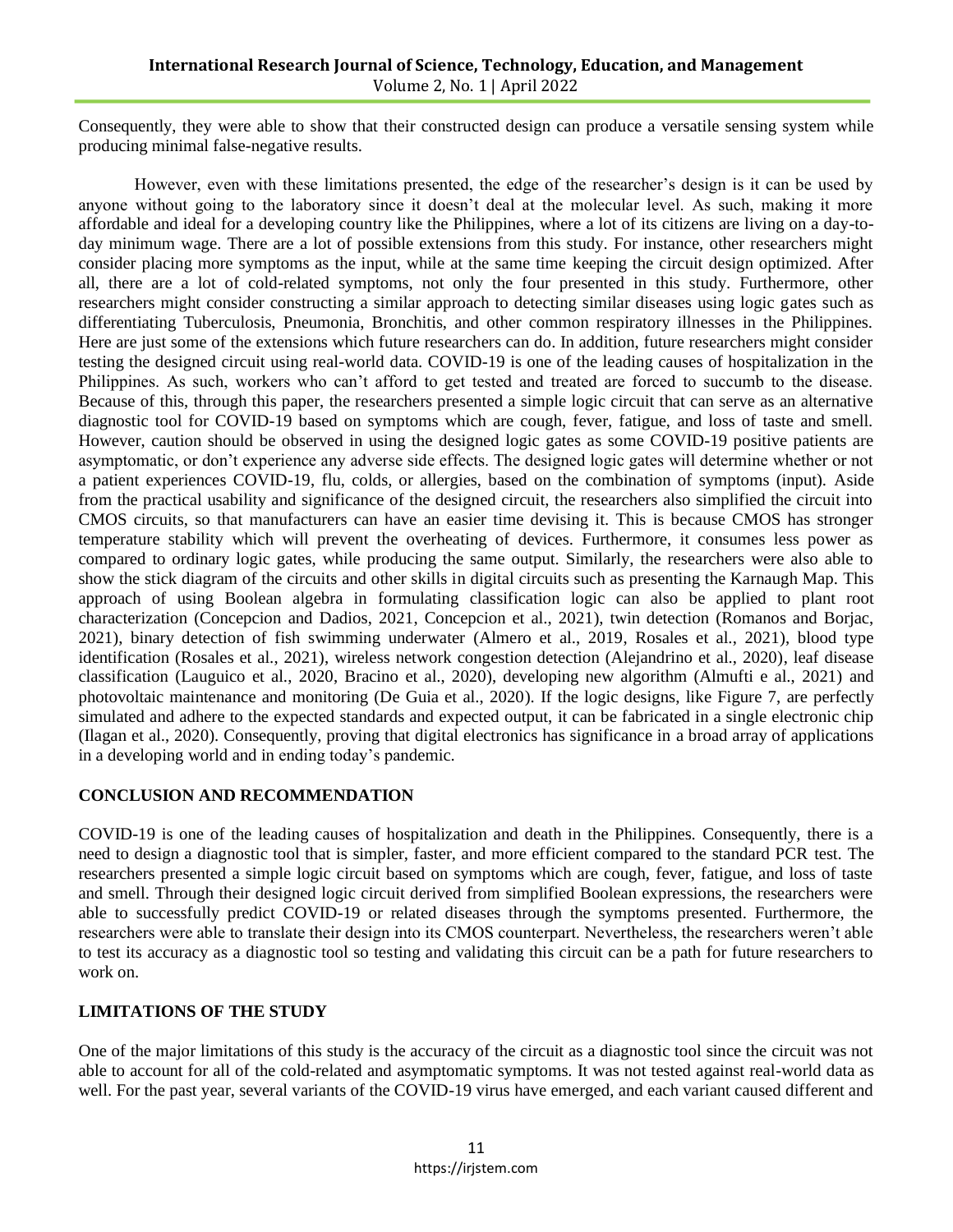distinct symptoms. The product of this study is a simple diagnostic tool based on the most general symptoms of COVID-19 according to the WHO; hence, it may not apply to these variants.

# **ACKNOWLEDGMENT**

The authors would like to thank the Intelligent Systems Laboratory and the Department of Manufacturing Engineering and Management of the De La Salle University, Manila, for the support granted.

# **REFERENCES**

- Alejandrino, J., Concepcion, R., Lauguico, S., Palconit, M.G., Bandala, A. & Dadios, E. (2020). Congestion Detection in Wireless Sensor Networks Based on Artificial Neural Network and Support Vector Machine. *2020 IEEE 12th International Conference on Humanoid, Nanotechnology, Information Technology, Communication and Control, Environment, and Management (HNICEM)*. <https://doi.org/10.1109/HNICEM51456.2020.9400062>
- Almero, V.J., Concepcion, R., Rosales, M, Vicerra, R.R., Bandala, A. & Dadios, E. (2019). An Aquaculture-Based Binary Classifier for Fish Detection using Multilayer Artificial Neural Network. *2019 IEEE 11th International Conference on Humanoid, Nanotechnology, Information Technology, Communication and Control, Environment, and Management (HNICEM)*. <https://doi.org/10.1109/HNICEM48295.2019.9072911>
- Almufti, S.M., Ahmad, H.B., Marqas, R.B. & Asaad, R.R. (2021). Grey wolf optimizer: Overview, modifications and applications. *International Research Journal of Science, Technology, Education, and Management*, 1(1), 44-56.<https://doi.org/10.5281/zenodo.5195644>
- Amit, A.M., Pepito, V.C. & Dayrit, M. (2021). Early response to COVID-19 in the Philippines. *Western Pacific Surveillance and Response Journal*, 12(1), 56-60.<https://doi.org/10.5365/wpsar.2020.11.1.014>
- Aziz, E. (2020). Design Simulation System to Simplifying Boolean Equation by using Karnaugh Map. *AL-Rafidain Journal of Computer Sciences and Mathematics*, 14(1), 97-115. https://doi.org[/10.33899/csmj.2020.164680](http://dx.doi.org/10.33899/csmj.2020.164680)
- Bayani, D.B. & Tan, S.G. (2021). *Health Systems Impact of COVID-19 in the Philippines* (Working Paper 569). Center for Global Development. https://www.cgdev.org/publication/health-systems-impact-covid-19 philippines
- Bekema, J. (2021). Pandemics and the punitive regulation of the weak: experiences of COVID-19 survivors from urban poor communities in the Philippines. *Third World Quarterly*, 42(8), 1679-1695. <https://doi.org/10.1080/01436597.2021.1913407>
- Bloomberg. (2021). *The Covid Resilience Ranking The Best and Worst Places to Be as We Learn to Live With Covid*. Bloomberg.com. Retrieved February 9, 2022, from https://www.bloomberg.com/graphics/covidresilience-ranking/
- Bracino, A.A., Concepcion, R., Bedruz, R.A., Dadios, E. & Vicerra, R.R. (2020). Development of a Hybrid Machine Learning Model for Apple (Malus domestica) Health Detection and Disease Classification. *2020 IEEE 12th International Conference on Humanoid, Nanotechnology, Information Technology, Communication and Control, Environment, and Management (HNICEM)*. <https://doi.org/10.1109/HNICEM51456.2020.9400139>
- Centers for Disease Control and Prevention. (2005). *Frequently Asked Questions About SARS*. Centers for Disease Control and Prevention.<https://www.cdc.gov/sars/about/faq.html>
- Centers for Disease Control and Prevention. (2021). *Symptoms of COVID-19*. Centers for Disease Control and
- Cho, Y., Johnson, D., Kawasoe, Y., Avalos, J. & Rodriguez, R. (2021). The Impact of the COVID-19 Crisis on Low Income Households in the Philippines: Deepening Distress despite Rebounding Economy: COVID-19 Low Income HOPE Survey Note No. 2. *The World Bank*. [https://documents1.worldbank.org/curated/en/768871611898266913/pdf/The-Impact-of-the-COVID-19-](https://documents1.worldbank.org/curated/en/768871611898266913/pdf/The-Impact-of-the-COVID-19-Crisis-on-Low-Income-Households-in-the-Philippines-Deepening-Distress-Despite-Rebounding-Economy.pd) [Crisis-on-Low-Income-Households-in-the-Philippines-Deepening-Distress-Despite-Rebounding-](https://documents1.worldbank.org/curated/en/768871611898266913/pdf/The-Impact-of-the-COVID-19-Crisis-on-Low-Income-Households-in-the-Philippines-Deepening-Distress-Despite-Rebounding-Economy.pd)[Economy.pd](https://documents1.worldbank.org/curated/en/768871611898266913/pdf/The-Impact-of-the-COVID-19-Crisis-on-Low-Income-Households-in-the-Philippines-Deepening-Distress-Despite-Rebounding-Economy.pd)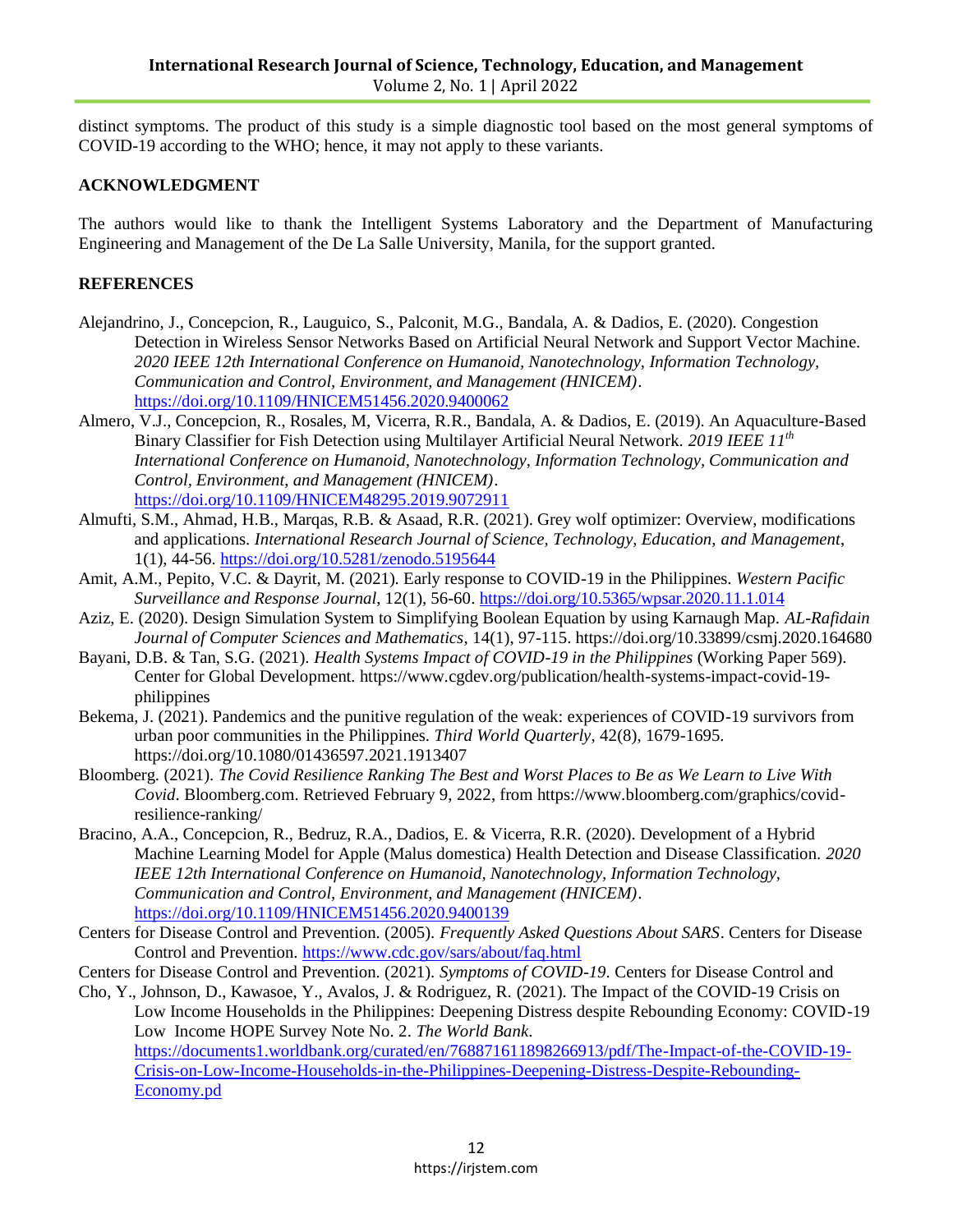- Concepcion, R. & E. Dadios. (2021). Bioinspired Optimization of Germination Nutrients Based on Lactuca sativa Seedling Root Traits as Influenced by Seed Stratification, Fortification and Light Spectrums. *Agrivita Journal of Agricultural Science*, 43(1), 174-189.<https://doi.org/10.17503/agrivita.v43i1.2843>
- Concepcion, R., E. Dadios & Cuello, J. (2021). Non-destructive in Situ Measurement of Aquaponic Lettuce Leaf Photosynthetic Pigments and Nutrient Concentration Using Hybrid Genetic Programming. *Agrivita Journal of Agricultural Science*, 43(3), 589-610.<https://doi.org/10.17503/agrivita.v43i3.2961>
- Crowe, J. & Hayes-Gill, B. (1998). *Introduction to Digital Electronics*. Butterworth-Heinemann.
- Das, A.K., Islam, M.N., Billah, M.M. & Sarker, A. (2021). Covid-19 pandemic and Healthcare Solid Waste Management strategy – a mini-review. *Science of The Total Environment*, *778*, 146-220. <https://doi.org/10.1016/j.scitotenv.2021.146220>
- De Guia, J.D., Concepcion, R., Calinao, H., Lauguico, S. & Dadios, E. (2020). Application of Ensemble Learning with Mean Shift Clustering for Output Profile Classification and Anomaly Detection in Energy Production of Grid-Tied Photovoltaic System. *12th International Conference on Information Technology and Electrical Engineering, Yogyakarta*.
- Department of Health. (2022). *Covid-19 tracker: Department of Health Website*. COVID-19 Tracker | Department of Health website.<https://doh.gov.ph/covid19tracker>
- Feng, C. & Zhu, X. (2019). Signal amplification. *Nano-Inspired Biosensors for Protein Assay with Clinical Applications*, 287–312.<https://doi.org/10.1016/b978-0-12-815053-5.00012-x>
- Forouhi, S. & Ghafar-Zadeh, E. (2020). Applications of CMOS Devices for the Diagnosis and Control of Infectious Diseases. *Micromachines*, 11(11), 1003.<https://doi.org/10.3390/mi11111003>
- Hengesbach, M., Meusburger, M., Lyko, F. & Helm, M. (2007). Use of DNAzymes for site-specific analysis of ribonucleotide modifications. *RNA*, *14*(1), 180–187. https://doi.org/10.1261/rna.742708
- Ilagan, L., Concepcion, R., Cabatuan, M. & Roque, C.R. (2020). A 90 nm Static CMOS Technology Gate-Level Integrated Circuit Layout Classification and Error Detection Using EfficientNet Model. *2020 IEEE 12th International Conference on Humanoid, Nanotechnology, Information Technology, Communication and Control, Environment, and Management (HNICEM)*. <https://doi.org/10.1109/HNICEM51456.2020.9400099>
- Lauguico, S., Concepcion, R., Tobias, R.R., Bandala, A., Vicerra, R.R. & Dadios, E. (2020). Grape Leaf Multidisease Detection with Confidence Value Using Transfer Learning Integrated to Regions with Convolutional Neural Networks. *2020 IEEE Region 10 Conference (TENCON)*. <https://doi.org/10.1109/TENCON50793.2020.9293866>
- Liu, Y. (2021). Advantages of CMOS Technology in Very Large Scale Integrated Circuits*. [AIEE 2021: 2021 2nd](https://dl.acm.org/doi/proceedings/10.1145/3460268)  [International Conference on Artificial Intelligence in Electronics Engineering](https://dl.acm.org/doi/proceedings/10.1145/3460268)*, 82-88. <https://doi.org/10.1145/3460268.3460280>
- Mandal, D.A. (2019). *What is an oligonucleotide?* News. Retrieved February 17, 2022, from https://www.newsmedical.net/life-sciences/What-is-an-Oligonucleotide.aspx
- Mayo Clinic. (n.d.). *Severe acute respiratory syndrome (SARS)*. Mayo Clinic. [https://www.mayoclinic.org/diseases](https://www.mayoclinic.org/diseases-conditions/sars/symptoms-causes/syc-20351765)[conditions/sars/symptoms-causes/syc-20351765](https://www.mayoclinic.org/diseases-conditions/sars/symptoms-causes/syc-20351765)
- OCHA Services. (2021). *Philippines coronavirus disease (COVID-19) situation report #85, 13 September 2021 - Philippines*. ReliefWeb. [https://reliefweb.int/report/philippines/philippines-coronavirus-disease-covid-19](https://reliefweb.int/report/philippines/philippines-coronavirus-disease-covid-19-situation-report-85-13-september-2021) [situation-report-85-13-september-2021](https://reliefweb.int/report/philippines/philippines-coronavirus-disease-covid-19-situation-report-85-13-september-2021)
- Oraon, N. & Rao, M. (2018). Stick diagram representation for nanomagnetic logic based combinational circuits. *[2018 IEEE 18th International Conference on Nanotechnology \(IEEE-NANO\)](https://ieeexplore.ieee.org/xpl/conhome/8603673/proceeding)*. [https://doi.org/10.1109/NANO.2018.8626369](https://doi.org/10.1145/3460268.3460280)
- Pan, J., He, Y., Liu, Z. & Chen, J. (2021). Dual recognition element-controlled logic DNA circuit for COVID-19 detection based on Exonuclease III and DNAzyme. *Chemical Communications*, *57*(9), 1125–1128. <https://doi.org/10.1039/d0cc06799g>
- Pan, J., He, Y., Liu, Z. & Chen, J. (2021). Tetrahedron-based Constitutional Dynamic Network for COVID-19 or other coronaviruses diagnostics and its Logic Gate Applications. *Analytical Chemistry*, *94*(2), 714–722. <https://doi.org/10.1021/acs.analchem.1c03051>